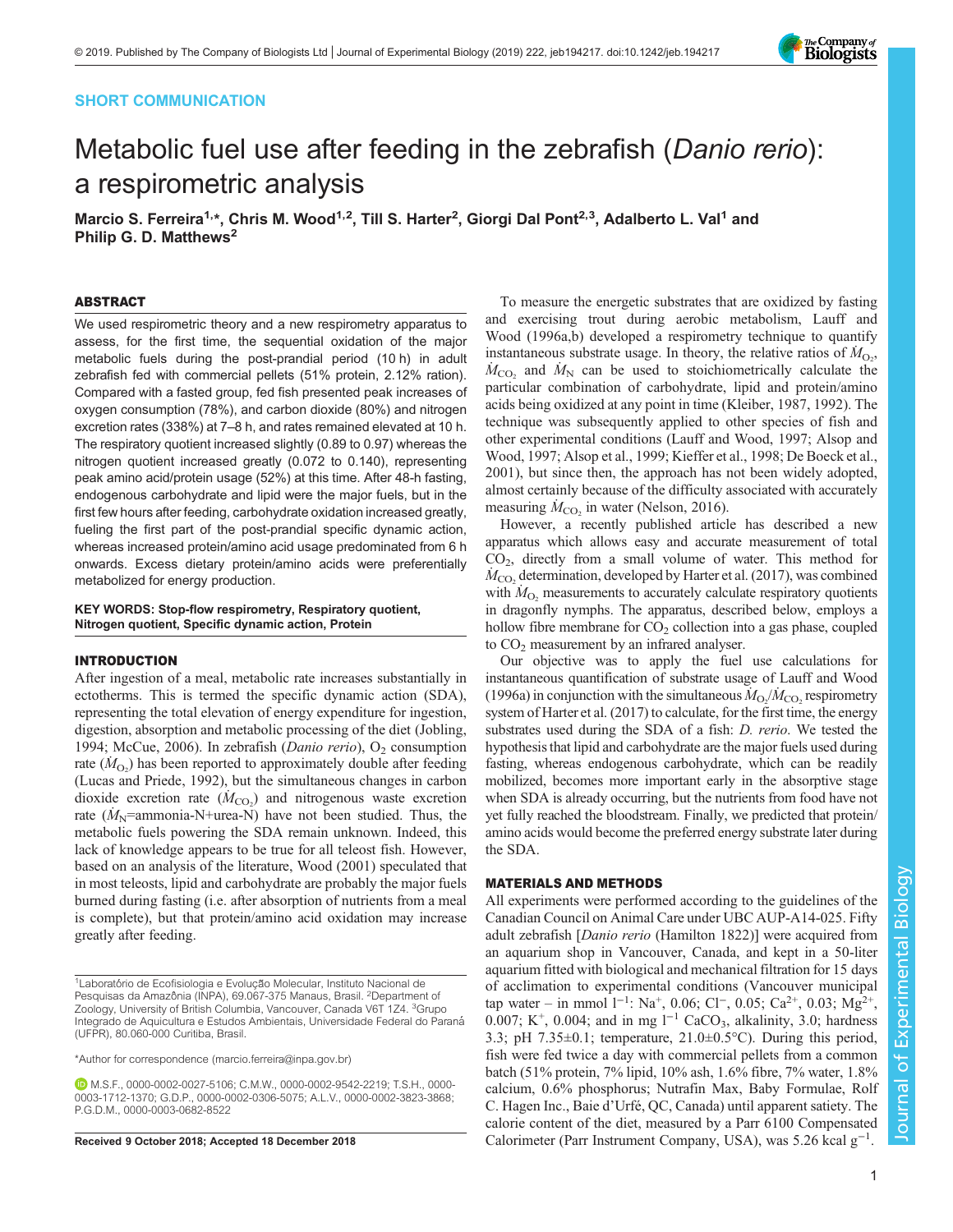The experimental design compared six fish during the 10-h postprandial period with six fasted fish over the same time frame, using hourly respirometry measurements. Because the experimental setup was able to handle just one fish at a time, the procedure was performed 12 times, alternating the fish accordingly to each feeding treatment.

In preliminary trials, we found that zebrafish would not eat well alone or in pairs. Therefore, experimental fishes were fed in sizematched groups of three individuals, previously separated in a 3-liter aquarium for 48 h. Early in the morning of the experimental day, the fish were fed as a group. The food was weighed before and after feeding, and the pellets were offered ad libitum, in small portions until all three fish stopped feeding for at least 1 min. This approach allowed us to quantify how much food the group ate, and thus we estimated the individual feed intake by dividing the total ingested food mass (g) by three. Immediately after feeding stopped, one fish was randomly captured and transferred to a modified glass scintillation vial (22.5 ml), which was part of the novel respirometry system developed by Harter et al.  $(2017)$ . Fasting fish  $(N=6)$  were treated identically to feeding fish  $(N=6)$ , with the same feeding process being simulated, but with no food added to the water. Measurements started approximately 50 min after fish were placed in the respirometer (=60 min after feeding), i.e. 1 h (fed treatment) or 48 h (fasting treatment) post-feeding. The 48-h fasting period was chosen to ensure that no food was left in the digestive tract of the fish.

The respirometer (see detailed description and diagrams in [Harter](#page-6-0) [et al., 2017\)](#page-6-0) allows simultaneous measurements of  $\dot{M}_{\text{CO}_2}$  and  $\dot{M}_{\text{O}_2}$ , and water sampling for measurements of  $\dot{M}_{\rm N}$  in small aquatic organisms. The novel aspect of this apparatus is the use of a hollow fibre membrane (HFM) as the interface between the aqueous phase and a gas phase, providing a large ratio of gas exchange surface area to system volume. The water in the closed system was circulated using a peristaltic pump (Gilson MINIPULS 3, Middleton, WI, USA) that continuously perfused the vial housing the animal, the HFM and, finally, a 23-ml reservoir with an air headspace, which served as a bubble trap. Water flow rates replaced the vial volume every 1.12 min (i.e. 20 ml min−<sup>1</sup> ). The water flow through the HFM was counter-current to the flow of water-saturated  $CO<sub>2</sub>$ -free air from a purge gas generator (CDA4-CO<sub>2</sub>, Puregas, Broomfield, CO, USA). When the peristaltic pump was activated, water in the system was in equilibrium with the purge gas, which kept the partial pressure of O<sub>2</sub> ( $P_{\text{O}_2}$ ) inside the chamber at ~100% air saturation. In contrast,  $P_{CO_2}$  was low (mean $\pm$ s.d.=36.5 $\pm$ 4.84 ppm, N=12) and the baseline represented an equilibrium between the rate of  $CO<sub>2</sub>$ production by the animal and its removal through the HFM.

For each time point in the experimental protocol, a 1-ml water sample was collected from the bubble trap. This was done while the peristaltic pump was running, in order to obtain a well-mixed sample that was analysed for ammonia-N and urea-N. Owing to the repeated sampling of system water, the total water volume decreased from 47.5 ml (2 ml inside the HFM and tubing, 23 ml in the bubble trap and 22.5 ml in the vial) to ∼37.5 ml over the course of the experiment; this reduction in system volume was recorded and taken into account in the  $\dot{M}_{\rm N}$  calculations. Control measurements of  $\dot{M}_{\rm N}$ were performed without an animal in the system and all samples showed undetectable  $\dot{M}_{\rm N}$ .

After water sampling,  $\dot{M}_{\text{O}_2}$  was measured by intermittent closedsystem respirometry. The peristaltic pump was stopped once an hour and  $\dot{M}_{\text{O}_2}$  was measured from the decline in  $P_{\text{O}_2}$  over the stop-flow period (typically 2.4 kPa and 10 min), factored by time, respirometer volume and fish mass, using a solubility coefficient

from [Boutilier et al. \(1984\).](#page-5-0)  $P_{\text{O}_2}$  was measured with a fluorescent oxygen sensor spot (PyroScience GmbH, Aachen, Germany) that was glued to the bottom of the animal chamber, and recorded with a FireStingO<sub>2</sub> meter (PyroScience GmbH). Spatial profile tests showed that the animal's movements and ventilation were sufficient to create complete mixing during the period of stopflow. Control measurements of  $\dot{M}_{O_2}$  were performed without an animal in the chamber and these blanks were subtracted from every animal's measurement of  $\dot{M}_{\text{O}_2}$ .

After the stop-flow period, the peristaltic pump was re-started and the  $CO<sub>2</sub>$  that had accumulated inside the chamber was rapidly transferred into the gas phase through the HFM and measured using an LI-820 infrared  $CO<sub>2</sub>$  analyser (LiCOR, Lincoln, NE, USA). The recorded peak in  $CO<sub>2</sub>$  concentration in the purge gas was integrated to calculate  $\dot{M}_{\text{CO}_2}$  over the stop-flow period. The integral under the  $[CO<sub>2</sub>]$  curve was calculated from the time when water flow was turned on until  $[CO<sub>2</sub>]$  returned to baseline.

Water pH inside the vial was continuously measured with a needle-style pH microelectrode (MI-414P, Microelectrodes Inc., Bedford, NH, USA) inserted through a sealed hole in the lid of the vial, that was calibrated before each run with BDH precision buffers (VWR, Radnor, PA, USA). As the  $CO<sub>2</sub>$  increased during the stopped flow, the pH inside the vial dropped from 7.47 $\pm$ 0.15 (mean  $\pm$ s.d., N=12) to 7.16 $\pm$ 0.32. All  $\dot{M}_{\text{CO}_2}$  measurements were corrected for blank measurements generated in the absence of an animal.

The same protocol was repeated every hour, for 10 successive hours, a time chosen based on the study of [Lucas and Priede \(1992\).](#page-6-0)  $\dot{M}_{\text{O}_2}$  and  $\dot{M}_{\text{CO}_2}$  were recorded using a PowerLab 4/35 data acquisition unit (ADInstruments, Dunedin, New Zealand) and LabChart v8.1.5 software.

Calibration of the system for  $P_{\text{O}_2}$  and  $[CO_2]$  was performed exactly as described by [Harter et al. \(2017\)](#page-6-0). Ammonia-N (total of  $NH<sub>3</sub>$  and  $NH<sub>4</sub>$ ) and urea-N were measured by the colorimetric assays described by [Verdouw et al. \(1978\)](#page-6-0) and [Rahmatullah and](#page-6-0) [Boyde \(1980\),](#page-6-0) respectively.

The instantaneous fuel usage calculations, as well as the rationale behind them, have been detailed by [Lauff and Wood \(1996a,b\).](#page-6-0) The calculation of the relative (%) contribution of lipid, carbohydrate and protein/amino acid fuels to the support of  $\dot{M}_{\text{O}_2}$  was based on the hourly measurements of  $\dot{M}_{\text{O}_2}$ ,  $\dot{M}_{\text{CO}_2}$  and  $\dot{M}_{\text{N}}$ . The relative use of substrates was converted to absolute carbon expenditures from the three fuel types using the fuel-specific respiratory quotients (RQs) and the measured values of  $\dot{M}_{\text{CO}_2}$ .

The RQ (= $\dot{M}_{\text{CO}_2}/\dot{M}_{\text{O}_2}$ ) and nitrogen quotient (NQ= $\dot{M}_{\text{N}}/\dot{M}_{\text{O}_2}$ ) were determined for each fish at each time point.  $\dot{M}_N$  was calculated from the sum of ammonia-N plus urea-N excretion. The calculations are presented in abbreviated form below.

 $F<sub>P</sub>$  (the fraction of aerobic fuel use supplied by protein/amino acids) was calculated from the NQ as:

$$
F_{\rm P} = \frac{\rm NQ}{0.27},\tag{1}
$$

where 0.27 is the theoretical maximum for NQ. Note that the value of 0.27 reflects 100% protein/amino acid use when ammonia-N and urea-N are the end products in any combination. However, the RQ reflecting 100% protein use  $(RQ<sub>protein</sub>)$  is dependent on the particular mixture of nitrogenous wastes produced and can be calculated from biochemical theory [\(Kleiber, 1987](#page-6-0), [1992](#page-6-0); see eqn 11 of [Lauff and Wood, 1996a\)](#page-6-0). In our study,  $RQ<sub>protein</sub>$  varied slightly, from 0.96 after feeding to 0.93 in fasting animals. RQlipids and RQcarbohydrate are typically given as 0.71 and 1.0, respectively [\(Simonson and DeFronzo, 1990\)](#page-6-0). Employing these fuel-specific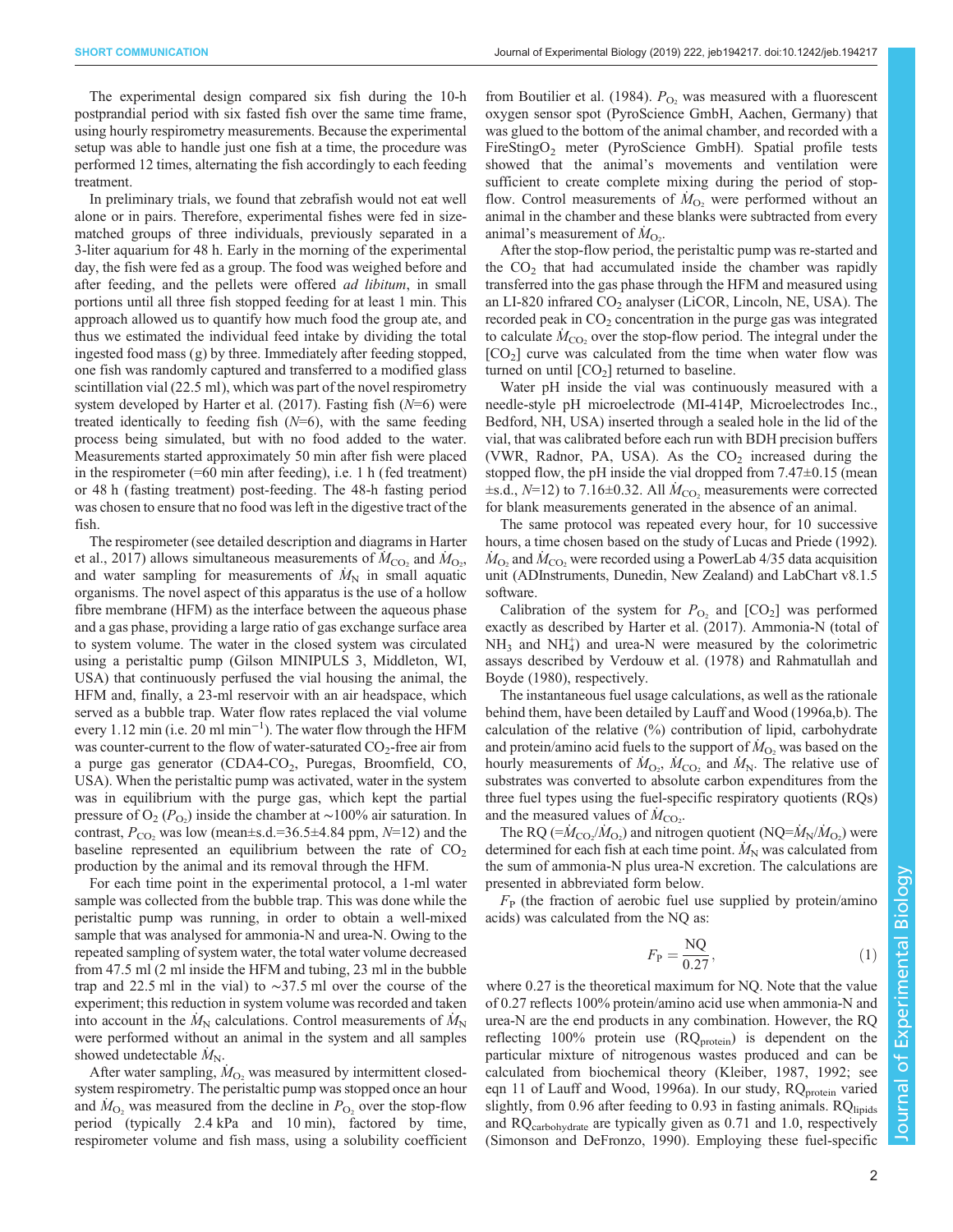<span id="page-2-0"></span>RQs (with  $0.96$  being used for  $RQ<sub>protein</sub>$  in this example), it then follows:

$$
RQ = F_P \times 0.96 + F_C \times 1.0 + F_L \times 0.71,
$$
 (2)

where  $F_{\rm P}$ ,  $F_{\rm C}$  and  $F_{\rm L}$  represent the fuel fractions supporting  $\dot{M}_{\text{O}_2}$  from protein, carbohydrate and lipid, respectively. Because:

$$
L = 1.0 - P - C,\t\t(3)
$$

then by substitution:

$$
RQ = 0.81 \times NQ + 0.29F_C + 0.71. \tag{4}
$$

The equation can be solved for  $F<sub>C</sub>$ , and  $F<sub>L</sub>$  determined by subtraction.

These fractional contributions to  $\dot{M}_{\text{O}_2}$  can then be converted to percentages based on carbon usage via the fuel-specific RQs. The total carbon usage is provided by the  $\dot{M}_{\text{CO}_2}$  data, which can be apportioned to absolute carbon expenditures of the three fuel types using these carbon-based percentages ([Lauff and Wood, 1996a\)](#page-6-0).

Statistical analysis was performed with a linear mixed-model (IBM® SPSS® Statistics, version 25) with a random effect of individual and fixed effects of feeding and time. Time was nested within individuals, but feeding was independent of individuals. Post hoc analysis was performed with a least significant difference (LSD) test.

# RESULTS AND DISCUSSION

In the fasted group,  $\dot{M}_{\text{O}_2}$  and  $\dot{M}_{\text{CO}_2}$  did not vary significantly over time, whereas  $\dot{M}_{\rm N}$  exhibited small fluctuations (Fig. 1).  $\dot{M}_{\rm CO_2}$  was slightly lower than  $\dot{M}_{\text{O}_2}$ , yielding a 10-h average fasting RQ of 0.89, whereas the 10 h average fasting NQ was 0.072 ([Fig. 2\)](#page-3-0). The fed group ate a ration of  $2.12 \pm 0.20\%$  of body mass. In these fed zebrafish,  $\dot{M}_{O_2}$  was significantly elevated from 1 h post-feeding onwards, throughout the 10-h experimental period. These elevated values were statistically the same from 3 h through 9 h, with the greatest absolute increase (78%) occurring at 8 h post-feeding (Fig. 1A).  $\dot{M}_{\text{CO}_2}$  followed a comparable pattern, increasing significantly at all time points post-feeding, with statistically identical rates from 3 h through 8 h with an absolute peak (80% increase) at 8 h (Fig. 1B). The RQ was consistently higher in the fed fish, with a peak of 0.97 at 7 h, but it did not vary significantly over the 10-h post-prandial period, with an overall average of 0.94 [\(Fig. 2A](#page-3-0)). In contrast to  $\hat{M}_{\text{O}_2}$  and  $\hat{M}_{\text{CO}_2}$ , the elevation in  $\hat{M}_{\text{N}}$  in the fed group was slightly delayed, with no change at 1 h and a significant increase only from 4 h through 10 h, over which period the rates were statistically identical (Fig. 1C). However, the relative increase was much greater, peaking at 338% at 8 h. NQ increased approximately in parallel with  $\dot{M}_{\rm N}$ , reaching a peak of 0.140 at 7 h ([Fig. 2B](#page-3-0)). The NQ values from 4 h through 10 h were statistically identical. Notably, the changes in  $\dot{M}_{\rm N}$  were entirely due to increases in ammonia-N excretion; urea-N excretion did not change significantly. Thus, urea-N excretion dropped from  $28.3\pm$ 1.3% of  $\tilde{M}_{\rm N}$  in fasting zebrafish to 6.9±1.2% in fed animals. These percentages did not vary significantly over the experimental periods  $(P=0.138)$ , and therefore values of RQ<sub>protein</sub> of 0.93 for fasted animals and 0.96 for fed animals were employed in fuel use calculations. Relative to the fasting fish, the overall post-feeding increases integrated over 10 h were 56.7% in  $M<sub>O</sub>$ , 61.8% in  $\dot{M}_{\text{CO}_2}$  and 187.6% in  $\dot{M}_{\text{N}}$ .

Our  $\dot{M}_{\text{O}_2}$  (Fig. 1A),  $\dot{M}_{\text{CO}_2}$  (Fig. 1B) and RQ values [\(Fig. 2A](#page-3-0)) for 48-h fasted zebrafish were similar to values reported for 12 to 24 h fasted adult zebrafish by [Perry et al. \(2010\)](#page-6-0) and [Gilmour et al.](#page-6-0)



Fig. 1. Respiratory gas exchange and nitrogen excretion after feeding in fed **zebrafish in comparison to fasted animals.** (A) Oxygen consumption rate ( $\dot{M}_\mathrm{O_2};$ µmol g<sup>-1</sup> h<sup>-1</sup>), (B) carbon dioxide excretion rate ( $\dot{M}_{\rm CO_2}$ ; µmol g<sup>-1</sup> h<sup>-1</sup>) and (C) nitrogen excretion rate ( $\dot{M}_{\rm N}$ ; µmol g<sup>-1</sup> h<sup>-1</sup>) of zebrafish fed to satiation (average ration of 2.12% body mass) with a diet containing 51% protein, or fasted for 48 h. Statistical analysis employed a linear mixed-model with a random effect of individual and fixed effects of feeding and time. Main effects are represented by time, feeding and their interaction, as follows: (A) P=0.082 for time, P<0.001\* for feeding, P=0.172 for time×feeding; (B) P=0.013\* for time, P<0.001\* for feeding, P=0.139 for time×feeding; (C) P<0.001\* for time, P<0.001\* for feeding, P<0.001\* for time×feeding. Timewas nested within individuals but feeding was independent of individuals. In C, data had to be transformed via natural log (ln) to fit a normal distribution of residuals. Post hoc analysis was performed with an LSD test. All data are shown as means±s.e.m. (N=6). Different superscript letters indicate significant differences (P<0.05) between sampling times within the respective feeding treatment. Asterisks (\*) indicate significant differences between fasted and fed fish, within the same time period.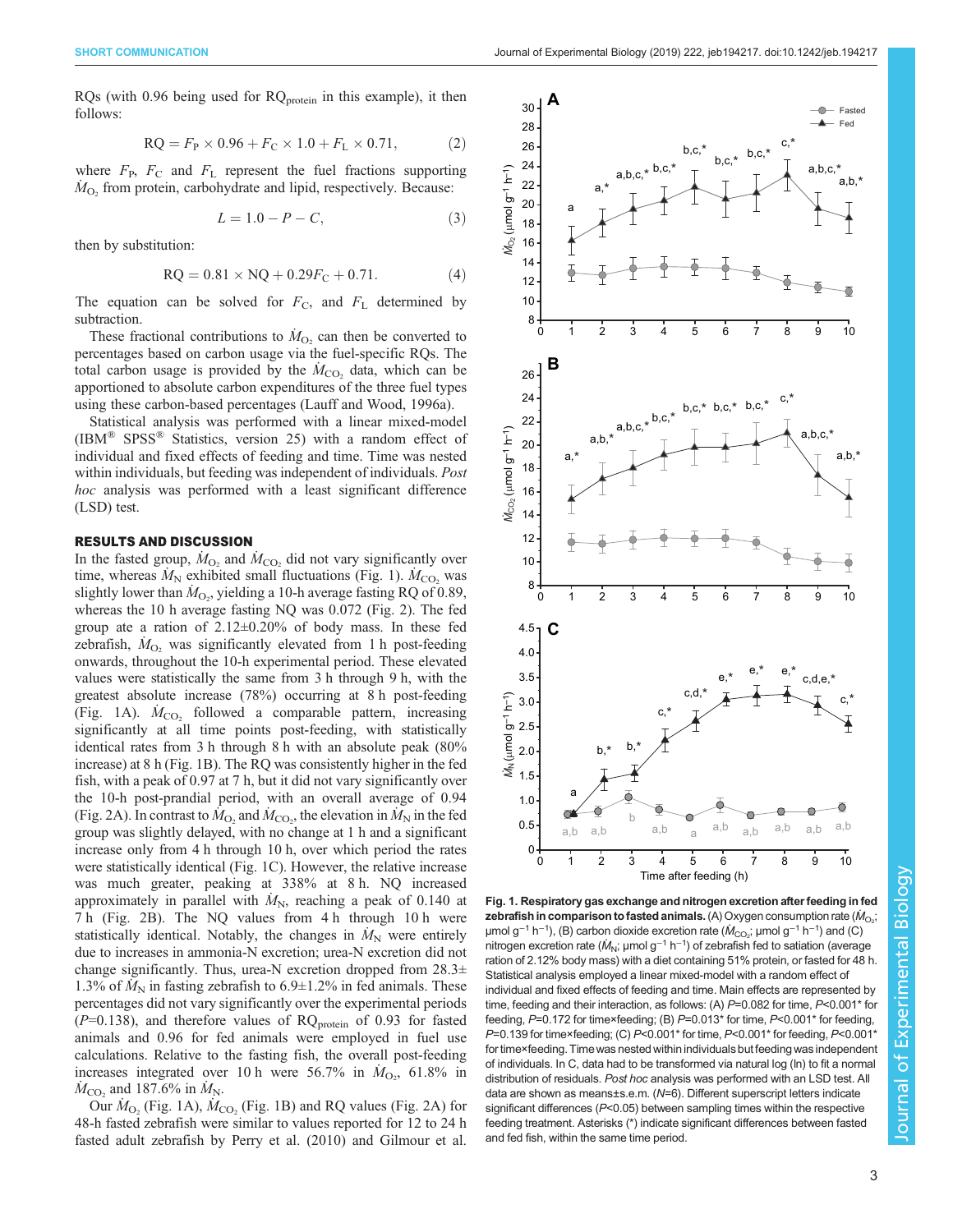<span id="page-3-0"></span>



[\(2009\)](#page-6-0). However, our ammonia-N excretion rates (71.7% of the  $\dot{M}_\text{N}$ values in [Fig. 1](#page-2-0)C) were approximately 40% lower than those of [Perry et al. \(2010\)](#page-6-0), perhaps reflecting the longer period of fasting; that study did not record urea-N excretion rates. [Braun et al. \(2009\),](#page-5-0) using regularly fed adult zebrafish, reported ammonia-N excretion rates that were 2.5-fold higher than those of [Perry et al. \(2010\)](#page-6-0) and comparable to post-prandial rates in the present study [\(Fig. 1C](#page-2-0)), as well as urea-N excretion rates that were approximately 13% of  $\dot{M}_{\rm N}$ , again similar to the present data. Our  $\dot{M}_{\rm N}$  and  $\dot{M}_{\rm O_2}$  data on fasted adult zebrafish were also similar to, or slightly lower than, rates recorded separately in several other studies of  $\dot{M}_{\rm N}$  [\(Al-Reasi et al.,](#page-5-0) [2016](#page-5-0); [Duarte et al., 2016\)](#page-5-0) and  $\dot{M}_{O_2}$  (Skidmore, [1967](#page-6-0); [Lucas and](#page-6-0) [Priede, 1992](#page-6-0); [Plaut and Gordon, 1994](#page-6-0); [Uliano et al., 2010](#page-6-0)) in this species. Furthermore, after zebrafish were given a meal of similar size to that used in the present study, [Lucas and Priede \(1992\)](#page-6-0) reported a clear peak in  $\hat{M}_{O_2}$  that occurred far more rapidly (about 3 h post-feeding) than in the present study, where the greatest elevation more protracted (3–9 h post-feeding). This difference may have been related to activity or social interactions, as these

authors assayed groups of six zebrafish in much larger respirometers. None of the previous feeding studies measured  $\dot{M}_{\rm CO_2}$ .

Based on the mean RQ and NQ values (Fig. 2), we calculated the relative use of metabolic substrates in zebrafish in terms of their percentage contribution to  $\dot{M}_{\text{O}_2}$  [\(Fig. 3](#page-4-0)A). After that, based on the total  $CO<sub>2</sub>$  excreted and the relative use of each metabolic substrate, the contribution of each substrate to the absolute rate of carbon use was calculated [\(Fig. 3B](#page-4-0)) [\(Lauff and Wood, 1996a](#page-6-0)). The relative use of substrates fuelling aerobic metabolism, and the absolute rate of carbon use, did not change over the experimental period in fasted fishes, so we have plotted only the average values ('F') for the 10 h period in [Fig. 3.](#page-4-0) In fasted fish, the average percentages for aerobic fuel usage were 31.6% for lipids, 41.6% for carbohydrates and 26.8% for proteins [\(Fig. 3](#page-4-0)A); for absolute carbon usage, the values were, respectively, 33.7, 63.8, and 38.2 µg C  $g^{-1}$  h<sup>-1</sup> [\(Fig. 3](#page-4-0)B). Thus, during fasting, zebrafish are oxidizing a mixture of fuels, but proteins/amino acids tend to be used to a lesser degree, perhaps to conserve these fuels as building blocks for protein synthesis. These observations are in line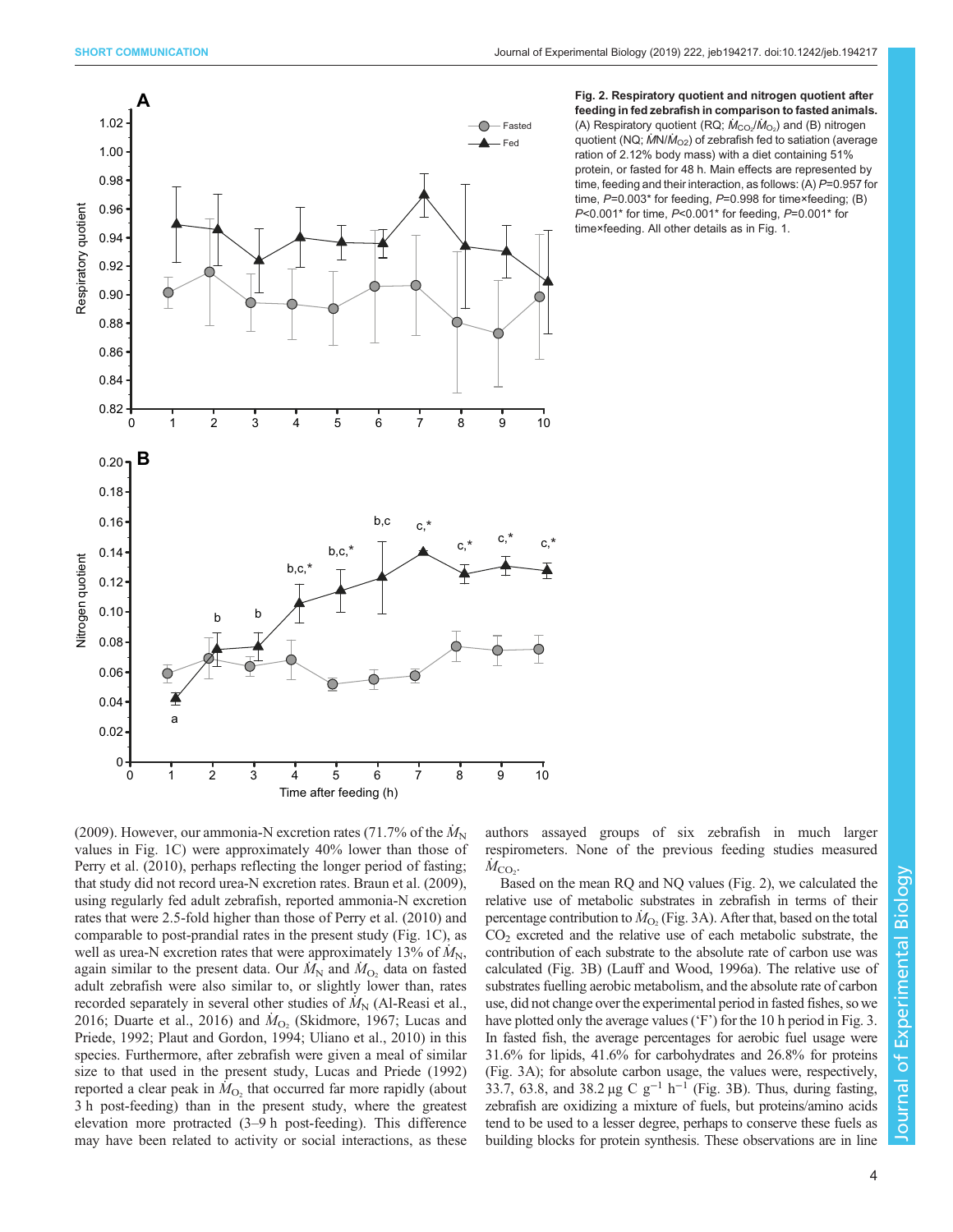<span id="page-4-0"></span>

Fig. 3. Contribution of the main substrates to energy production after feeding in fed zebrafish in comparison to fasted animals. (A) Percentages of total aerobic fuel usage and (B) absolute carbon usage rates (C; µg C g<sup>−1</sup> h<sup>−1</sup>) from lipids, carbohydrates, and protein/amino acids of fasted or zebrafish fed to satiation (average ration of 2.12% body mass ration; 51% protein food). F represents 10-h average of fasted fish. Calculations were performed according to [Lauff and Wood](#page-6-0) [\(1996a,b\).](#page-6-0)

with our hypothesis, specifically that the usage of endogenous lipids and carbohydrates would predominate during fasting.

The higher RQ in the fed group [\(Fig. 2](#page-3-0)A) is the first evidence of increased oxidation of carbohydrates and/or proteins/amino acids after feeding, because these substrates have higher specific RQs than lipids (1.0, 0.96, and 0.70, respectively). Although the increase in RQ was immediate, the increase in NQ was slower, following the progressive rise in  $\dot{M}_{\text{N}}$ . Within 1 h after feeding,  $\dot{M}_{\text{O}_2}$  and  $\dot{M}_{\rm CO_2}$  [\(Fig. 1](#page-2-0)A,B) had both increased, and this was accompanied by a marked elevation in the usage of carbohydrate to close to 70% total, while lipid and protein use dropped to approximately 15%

each (Fig. 3B). As the experiment progressed, the contribution of carbohydrate fell progressively, stabilizing at its fasting level of approximately 40% after 5 h post-feeding onwards. However, right through 10 h, the contribution of lipid remained depressed at approximately 15%, whereas the balance was made up by a progressively increasing contribution from protein, which peaked at 52% at 7 h and remained close to this level through 10 h.

Although the relative changes in carbohydrate and protein/amino acid usage (Fig. 3A) were reflected in absolute changes (Fig. 3B), the depression of lipid usage on a relative basis (Fig. 3A) was not as marked on an absolute carbon usage rate (Fig. 3B). In the fed fish,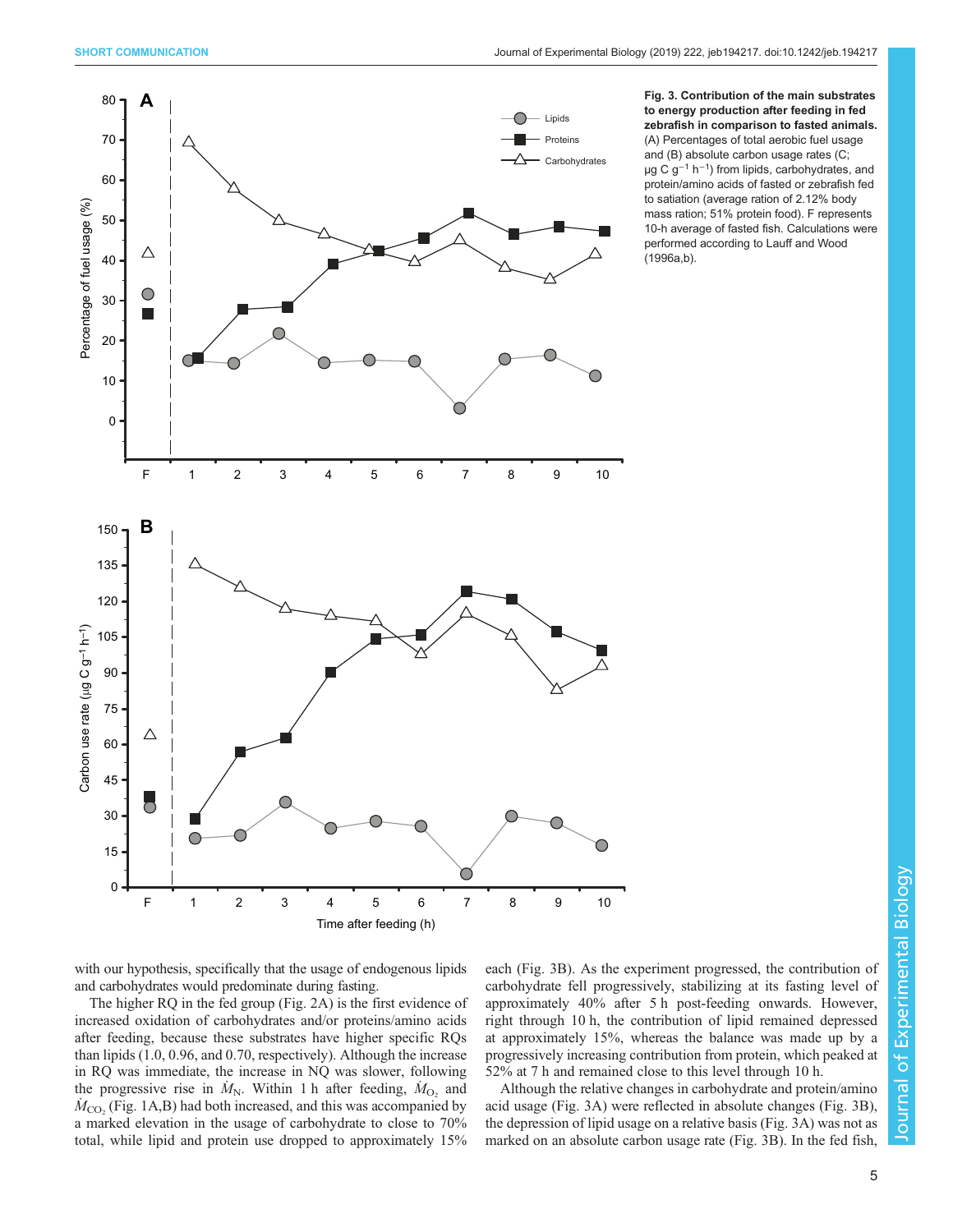<span id="page-5-0"></span>the average percentages of fuel usage for the10-h period were 14.2% for lipids, 46.5% for carbohydrates and 39.2% for proteins; for absolute carbon usage, the values were, respectively, 23.7, 109.8 and 90.1 µg C  $g^{-1}$  h<sup>-1</sup>. These values represent the average contribution of each fuel to the whole SDA up to 10 h post-feeding.

However, all measured parameters [\(Fig. 1\)](#page-2-0) remained significantly different from fasting levels at 10 h, and the SDA event was clearly ongoing at that time. Thus, metabolism and fuel use were altered for an extended period after feeding in zebrafish, at least under the conditions of our experiment. In the study of [Lucas and Priede](#page-6-0) [\(1992\)](#page-6-0), where the experimental conditions were very different and the post-feeding  $\dot{M}_{\text{O}_2}$  peak was much faster, as noted earlier, it still took 12 to 24 h (depending on ration size) for the  $\dot{M}_{\text{O}_2}$  to return to pre-feeding levels.

It is likely that the first 1–2 h after feeding, when the carbohydrate contribution was greatest, represents a transitional stage when nutrients from food have not yet been fully absorbed but aerobic metabolic costs are already elevated [\(Fig. 1](#page-2-0)). These costs can be quickly met from endogenous glycogen stores, reflected in the 55– 70% carbohydrate usage at this time ([Fig. 3A](#page-4-0)). Carbohydrate is clearly the main metabolic substrate used to support the early increase in metabolic costs.

The later SDA costs, in terms of aerobic fuel usage, were supported by an increasing contribution from protein/amino acids, which peaked at 7 h (53%), though the contribution of carbohydrate remained in the 35–40% range ([Fig. 3A](#page-4-0)). Therefore, our original hypothesis that the metabolism of protein/amino acids would predominate during the later part of the SDA period was supported. However, integrated over the whole 10-h post-prandial period, the contribution of protein (39.2%) remained slightly less than that of carbohydrate (46.5%). Brown and Cameron (1991a,b) presented elegant experimental evidence that the major portion of SDA is due to the cost of protein synthesis and, therefore, the cost of growth. Although the anabolic building of protein requires a significant amount of  $O<sub>2</sub>$  to produce the ATP required to make peptide bonds (Brown and Cameron, 1991a,b), high levels of nitrogen excretion occur during protein catabolism ([Ip and Chew, 2010](#page-6-0)). The present data suggest that in the later part of the SDA, a considerable quantity of protein was de-aminated and oxidized to support this cost of growth. This high usage of protein to fuel the building of protein seems counter-productive, but it should be remembered that proteins must be broken down before they can be absorbed, and the protein content of the diet was particularly high (51%). [Fernandes et al. \(2016\)](#page-6-0) have established that the ideal percentage of dietary protein required for maximum protein retention in juvenile zebrafish is 44.8%. Therefore, it is possible that a lowerprotein diet would have led to lower use of protein to power anabolic pathways.

By knowing the ration consumed  $(2.12\pm0.20\%$  of body mass) and combining this with the  $\dot{M}_{\rm N}$  data ([Fig. 1C](#page-2-0)), we were able to calculate 'nitrogen wastage' over the 10 h post-prandial period (see [Wood et al., 2017,](#page-6-0) for calculation details and assumptions). In summary, these data revealed that 'nitrogen wastage' over 10 h amounted to approximately 20% (23.39±1.30 µmol N  $g^{-1}$ ) of the total nitrogen consumed in the ration (123.76±14.72 µmol N  $g^{-1}$ ). For the total nitrogen excreted, approximately 65% (15.28 µmol  $g^{-1}$  µmol N  $g^{-1}$ ) was exogenous nitrogen (from food). These data indicate that when excess dietary amino acids are available to zebrafish, they are preferentially metabolized for energy production over other substrates, a pattern similar to that in many other teleost species, where there are large increases in  $\dot{M}_N$  after a meal (reviewed by [Wood, 2001\)](#page-6-0).

In conclusion, we have used the respirometry apparatus of [Harter](#page-6-0) [et al. \(2017\),](#page-6-0) in combination with the instantaneous fuel usage calculation developed by [Lauff and Wood \(1996a,b\),](#page-6-0) to quantitatively understand how zebrafish use their substrates during fasting and feeding. Our findings support the hypothesis that fasting is supported mainly by endogenous carbohydrates and lipids in zebrafish, though protein also contributes. Our findings also support our hypothesis that increased carbohydrate oxidation fuels the early part of the SDA, while during the later part, the oxidation of protein/amino acids becomes predominant. Additional studies of fuel usage patterns on a variety of species fed different diets under different environmental conditions are required to more fully understand the bioenergetics of fishes in ecological, evolutionary and aquacultural contexts.

#### Acknowledgements

Thanks are due to Marina Giacomin and Junho Eom for their help with the laboratory analyses, and Anne Crémazy for help with administrative matters.

#### Competing interests

The authors declare no competing or financial interests.

#### Author contributions

Conceptualization: M.S.F., T.H, C.M.W., P.G.D.M. and A.L.V.; Methodology: M.S.F, T.H., C.M.W.,P.G.D.M. and A.L.V.; Formal analysis: M.S.F, T.H., C.M.W., and G.D.P.; Investigation: M.S.F., T.H., C.M.W., G.D.P., and P.G.D.M. Resources: A.L.V., C.M.W. and P.G.D.M.; Writing - original draft: M.S.F., C.M.W. and A.L.V.; Writing - review & editing: M.S.F., T.H., C.M.W., P.G.D.M., G.D.P. and A.L.V.; Visualization: M.S.F., T.H., C.M.W., P.G.D.M., G.D.P. and A.L.V.; Supervision: C.M.W., P.G.M.D. and A.L.V.; Project administration: A.L.V., C.M.W. and P.G.D.M.; Funding acquisition: C.M.W., P.G.D.M. and A.L.V.

## Funding

Funded by a joint grant from the Brazilian National Council for Scientific and Technological Development (Conselho Nacional de Desenvolvimento Científico e Tecnológico, CNPq) and the Amazonas State Research Foundation (Fundação de Amparo à Pesquisa do Estado do Amazonas, FAPEAM) to INCT-ADAPTA (A.L.V.); by the CNPq Universal Grant (A.L.V.); and by The Natural Sciences and Engineering Research Council of Canada (NSERC) Discovery grants (RGPIN-2017-03843 to C.M.W. and RGPIN-2014-05794 P.G.D.M.). M.S.F. is the recipient of a Post-Doctoral fellowship from the Brazilian Centre for Improvement of Higher Education Personnel (Coordenação de Aperfeicoamento de Pessoal de Nível Superior, CAPES). A.L.V. is the recipient of a research fellowship from CNPq.

# References

- [Al-Reasi, H. A., Smith, D. S. and Wood, C. M.](https://doi.org/10.1242/jeb.139444) (2016). The influence of dissolved [organic matter \(DOM\) on sodium regulation and nitrogenous waste excretion in](https://doi.org/10.1242/jeb.139444) [the zebrafish \(](https://doi.org/10.1242/jeb.139444)Danio rerio). J. Exp. Biol. 219, jeb.139444.
- Alsop, D. and Wood, C. (1997). The interactive effects of feeding and exercise on oxygen consumption, swimming performance and protein usage in juvenile rainbow trout (Oncorhynchus mykiss). J. Exp. Biol. 200, 2337-2346.
- [Alsop, D. H., Kieffer, J. D. and Wood, C. M.](https://doi.org/10.1086/316686) (1999). The effects of temperature and [swimming speed on instantaneous fuel use and nitrogenous waste excretion of](https://doi.org/10.1086/316686) the Nile tilapia. [Physiol. Biochem. Zool.](https://doi.org/10.1086/316686) 72, 474-483.
- Boutilier, R. G., Heming, T. A. and Iwama, G. K. (1984). Physicochemical parameters for use in fish respiratory physiology. In Fish Physiology, Vol. XA (ed. W. S. Hoar and D. J. Randall), pp. 403-426. New York: Academic Press.
- [Braun, M. H., Steele, S. L. and Perry, S. F.](https://doi.org/10.1242/jeb.034157) (2009). The responses of zebrafish (Danio rerio[\) to high external ammonia and urea transporter inhibition: nitrogen](https://doi.org/10.1242/jeb.034157) [excretion and expression of rhesus glycoproteins and urea transporter proteins.](https://doi.org/10.1242/jeb.034157) J. Exp. Biol. 212[, 3846-3856.](https://doi.org/10.1242/jeb.034157)
- Brown, C. R. and Cameron, J. N. [\(1991a\). The induction of specific dynamic action](https://doi.org/10.1086/physzool.64.1.30158524) [in channel catfish by infusion of essential amino acids.](https://doi.org/10.1086/physzool.64.1.30158524) Physiol. Zool. 64, 276-297.
- Brown, C. R. and Cameron, J. N. [\(1991b\). The relationship between specific](https://doi.org/10.1086/physzool.64.1.30158525) [dynamic action \(SDA\) and protein synthesis rates in the channel catfish.](https://doi.org/10.1086/physzool.64.1.30158525) Physiol. Zool. 64[, 298-309.](https://doi.org/10.1086/physzool.64.1.30158525)
- [De Boeck, G., Alsop, D. and Wood, C.](https://doi.org/10.1086/323796) (2001). Cortisol effects on aerobic and [anaerobic metabolism, nitrogen excretion, and whole-body composition in](https://doi.org/10.1086/323796) juvenile rainbow trout. [Physiol. Biochem. Zool.](https://doi.org/10.1086/323796) 74, 858-868.
- [Duarte, R. M., Smith, D. S., Val, A. L. and Wood, C. M.](https://doi.org/10.1038/srep20377) (2016). Dissolved organic [carbon from the upper Rio Negro protects zebrafish \(](https://doi.org/10.1038/srep20377)Danio rerio) against [ionoregulatory disturbances caused by low pH exposure.](https://doi.org/10.1038/srep20377) Sci. Rep. 6, 20377.